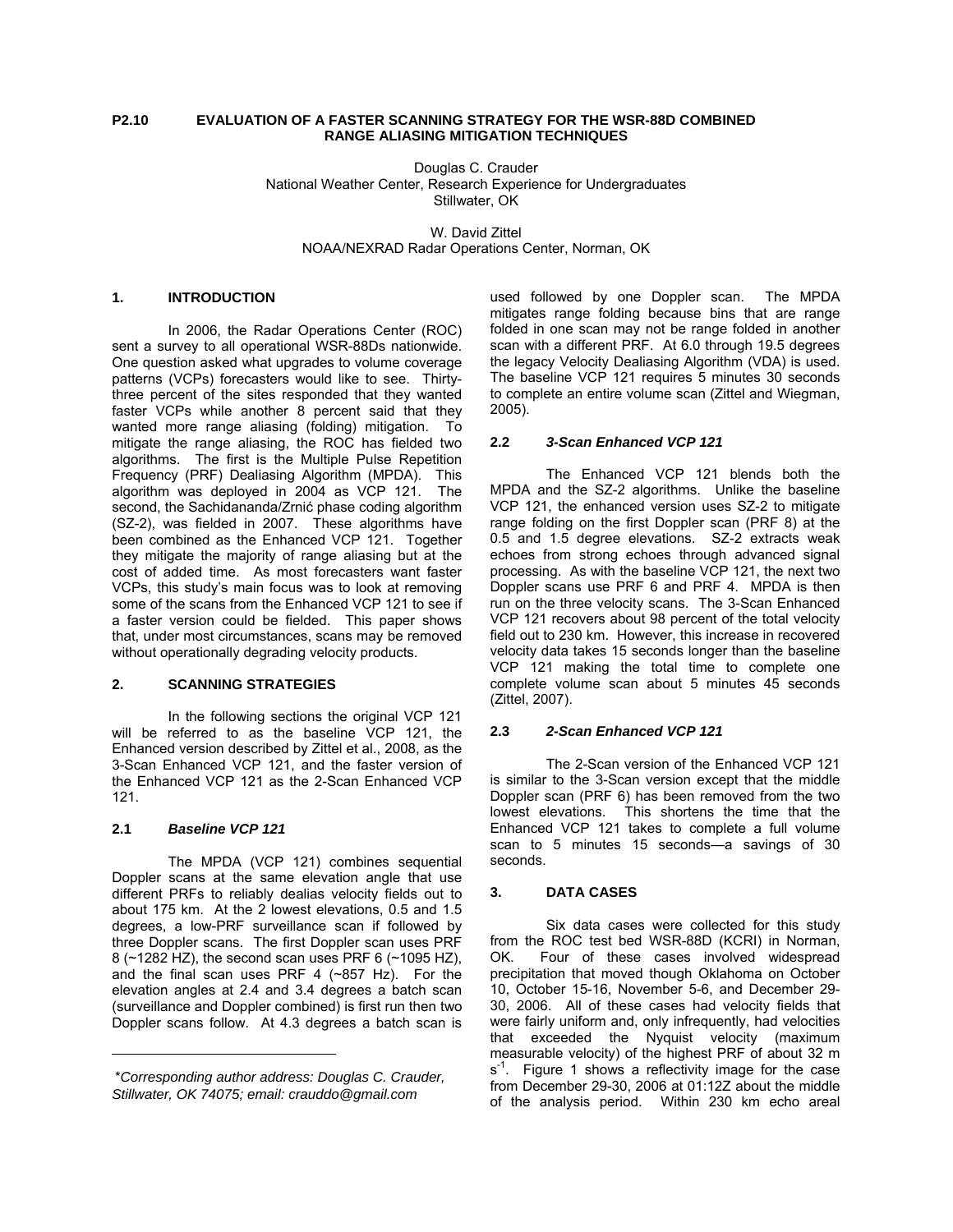coverage is about 75 percent. Heavy showers are embedded within the widespread light precipitation. Figure 2 shows a velocity image generated with the 3- Scan Enhanced VCP 121 and Figure 3 shows the 2- Scan Enhanced VCP 121 velocity image for the same time. Little difference is seen between the two velocity images.

The fifth case was a multi-cell cluster of thunderstorms that evolved into a Mesoscale Convective System (MCS) on June 19-20, 2007. This case provided strong winds in a non-uniform velocity field that provided a more rigorous test of the Enhanced VCP 121 than the widespread precipitation cases. Figure 4 shows a reflectivity image at 05:46Z on June  $20<sup>th</sup>$ . At this time the primary band of strong storms is passing over KCRI and an outlflow boundary is evident just south of the radar. Figure 5 shows the 3-Scan Enhanced VCP 121 image for the same time and Figure 6 shows the corresponding 2-Scan Enhanced VCP 121 image. The two velocity images are nearly identical.

The final case was collected on August 18, 2007 when the remnants of Tropical Storm Erin briefly re-intensified with a well-defined circulation center as it passed through central Oklahoma. This data were evaluated in terms of the volume of velocity data but the velocity field was not scored for dealiasing errors. (This case is not illustrated.)

#### **4. METHODOLOGY**

 This study used Archive Level 2 data of Enhanced VCP 121 from KCRI. The data were played back through a stand-alone non-operational Radar Product Generator (RPG) twice. The first time velocity products from the 3-Scan version were generated. For the second playback, the MPDA software was modified to ignore the middle (PRF 6) Doppler scan at the two lowest elevations simulating a 2-Scan Enhanced version of VCP 121. (An operational version would, of course, have no time delay between the PRF 8 and PRF 4 scans.) Area and outlier statistics were generated using software programs developed by ROC personnel. The statistical data were then imported into spreadsheet software for further analyses. In addition to the statistical data, the first five cases were examined and scored visually for velocity dealiasing errors.

#### **4.1** *Area Comparisons*

Areal time trends of velocity and range folded data were analyzed on a case-by-case basis at the 0.5 and 1.5 degree angles for any changes in the volume of velocity data that could impact the operational use of the 2-Scan version. Then for each data case, the velocity (VE) and range folded (RF) areas at each elevation were used to compute the fraction of the echo coverage that was velocity data. Multiplying by 100 yields the percent of echo that was velocity data shown as:

$$
Pct(VE) = 100 * \frac{\sum_{m=1}^{N} Area(VE)_m}{\sum_{m=1}^{N} Area(VE)_m + \sum_{m=1}^{N} Area(RF)_m}
$$

where N is the number of volumes in the data case and m is the individual volume scan. The percentage of area that is range folded is found by subtracting the percentage of usable data from 100 as show:

 $Pct(RF) = 100 - Pct(VF)$ 

The averages for the two elevation angles were then averaged to produce a final average percent of usable and range folded data for each case for each version of the Enhanced VCP 121.

## **4.2** *Outliers*

Next outliers were analyzed. An outlier is identified when its value differs from the average of the surrounding bins. High outlier counts indicate noisy or incorrectly dealiased velocity fields. The number of bins identified as outliers is tabulated for velocity categories from 5 to 30 m  $s^{-1}$  incrementing by 5 m  $s^{-1}$ . The ratio of the number of outliers in each category to the total number of bins examined, when multiplied by 100, yields the percent of bins in the different outlier categories. An overall average for each outlier category is obtained by computing the average of all volume scans for all cases for the two elevation angles. The data were examined for changes in outlier frequency between the 3-Scan and the 2-Scan versions.

## **4.3** *Dealiasing Errors*

The final parameter evaluated was velocity dealiasing errors. These errors, seen as discontinuities in velocity that do not fit the surrounding field, can interfere with a forecaster's ability to recognize important weather features. For both runs for the widespread precipitation cases and the MCS case, each velocity scan for each case was scored based on the errors that were visually seen. The scoring scheme, adapted from Witt, 2007, starts with 100 points. Points were deducted for the size and location of errors. The following table provides the guidelines used in the scoring:

| Description of error            | Penalty        |
|---------------------------------|----------------|
| Very Small Patch                | $-1$ to $-4$   |
| <b>Small Patch</b>              | $-4$ to $-8$   |
| Large Patch                     | $-8$ to $-12$  |
| Swath of ~20 degrees short      | $-12$ to $-16$ |
| Swath of $\sim$ 20 degrees long | $-16$ to $-20$ |
| Swath of ~40 degrees short      | $-20$ to $-24$ |
| Swath of ~40 degrees long       | $-24$ to $-28$ |
| Swath of ~60 degrees short      | $-28$ to $-32$ |
| Swath of $~60$ degrees long     | $-32$ to $-38$ |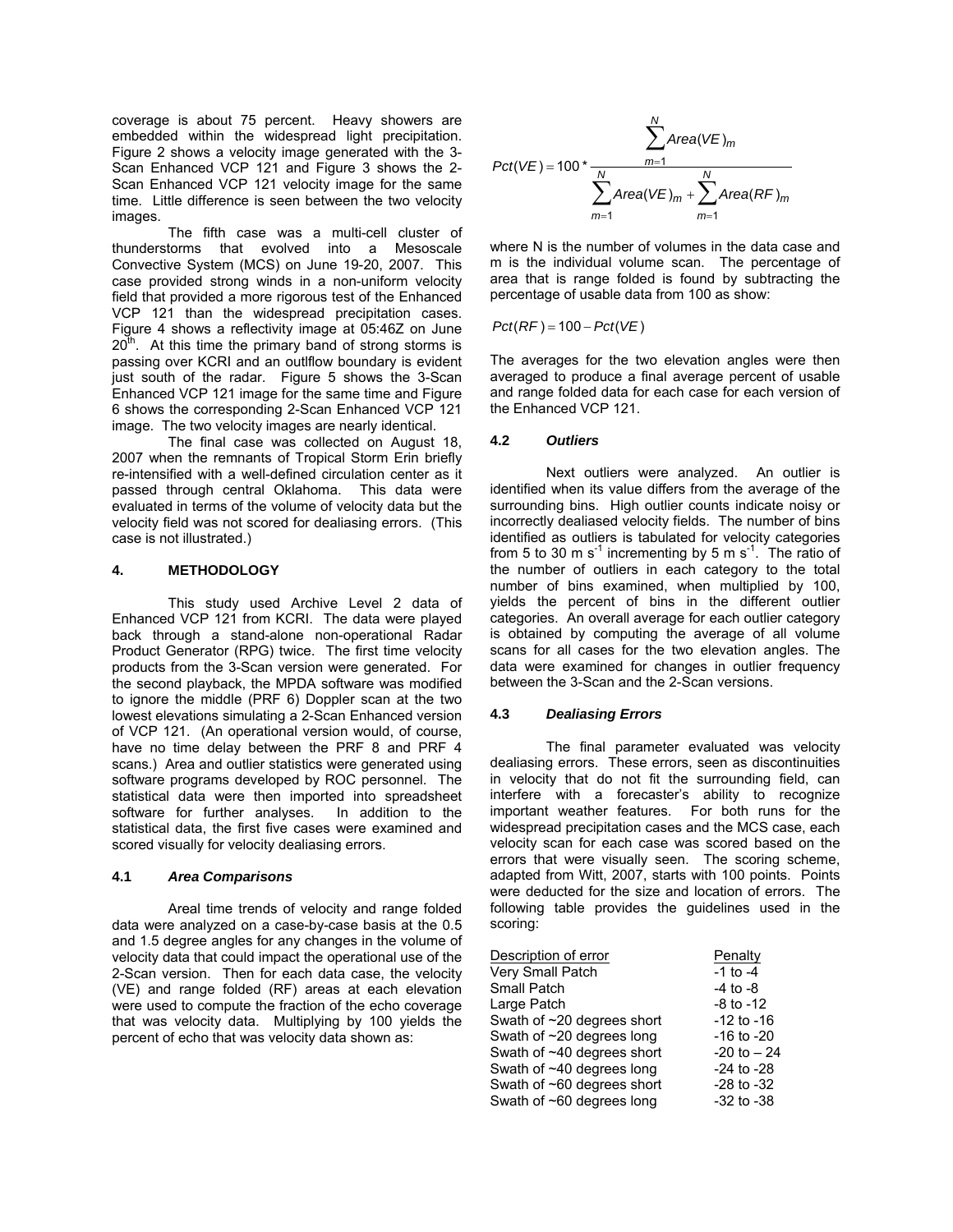| Swath of $\sim$ 90 degrees | -38 to -44 |
|----------------------------|------------|
| Swath of $~120$ degrees    | -44 to -50 |

Errors were also weighted based on their location. If the error was located in an important feature of the velocity field, the points deducted were doubled. The score of each scan was then averaged with the other scores of the data case to produce an average score for the case at each elevation. The two elevation averages were then averaged to produce an overall score.

# **5. RESULTS**

## **5.1** *Widespread Precipitation Cases*

Areal time trends of all four widespread precipitation cases showed no operationally significant decrease either in velocity data or increase in range folded data. For the October 10, 2006 case, the 3-Scan version provided an average of 98.08 percent of the echo coverage as velocity data while the 2-Scan version provided an average of 97.75 percent (Table 1), a decrease of 0.33 percent. For the October 15-16, 2006 case, the 3-Scan version provided an average of 98.89 percent of the echo coverage as velocity data while the 2-Scan provided 98.79 percent, a decrease of 0.10 percent. For the November 5-6, 2006 case, the 3-Scan provided an average of 97.97 percent of the echo coverage as velocity data while the 2-Scan version provided 97.66 percent, a decrease of 0.31 percent. For the fourth case on December 29-30, 2006, the 3- Scan version provided an average of 98.42 percent of the echo coverage as velocity data and the 2-Scan version provided 98.26 percent, a decrease of 0.16 The average of these four widespread precipitation cases (not shown in Table 1) indicates the 3-Scan version provided velocity data for 98.34 percent of echo coverage while the 2-Scan version provided 98.11 percent, a decrease of 0.23 percent. Table 2 shows the outlier frequencies for these four cases. Note the 2-Scan version had a substantial decrease in the percent of outliers for the 5 m  $s^{-1}$  category and a smaller decrease for the 10 m s<sup>-1</sup> category compared to the 3-Scan version. For categories above 10 m  $s^{-1}$  the frequency of outliers was about the same or marginally higher for the 2-Scan version. The number of outliers in these categories is extremely small. For dealiasing errors (Table 3), the 2-Scan version scored 99.67 out of 100 while the 3-Scan version scored 99.61 out of 100. The 2-Scan version had fewer dealiasing errors than the 3-Scan version.

## **5.2** *Mesoscale Convective System*

 The Mesoscale Convective System (MCS) on June 19-20, 2007 was the strongest case analyzed in terms of severe weather with large hail and strong winds reported in central Oklahoma in the Storm Prediction Center's Storm Reports. As with the widespread precipitation cases, areal time trends show the 2-Scan Enhanced version had nearly the same volume of velocity as the 3-Scan version. It should be noted that,

although close, a larger volume of velocity was lost than in the previous cases. Still, we consider the loss as not operationally significant. Overall for the MCS, the 3- Scan version was able to provide an average of 96.35 percent of the echo coverage as velocity data while the 2-Scan version provided 95.87 percent, a decrease of 0.48 percent. Again, Table 2 shows the results of the outlier analysis. As with the previous four cases, 2- Scan version has a lower frequency of outliers than the 3-Scan version for the 5 m  $s^{-1}$  category. For the other categories, the frequency of outliers was slightly higher. In terms of dealiasing errors the 2-Scan version scored 96.19 out of 100 while the 3-Scan version scored 97.83 out of 100. This shows an increase in velocity dealiasing errors for the MCS for the 2-Scan version. The velocity dealiasing errors with the 2-Scan version mostly occurred during one specific period which was in the area of inflow/outflow boundary as it passed through the beginning of second trip for the SZ-2 (PRF 8 scan) about 117 km southeast of the radar. At this distance, the SZ-2 scan had range-folded data. The 2-Scan version of VCP 121 has only the PRF 4 scan to provide velocity data while the 3-Scan version has both the PRF 4 and PRF 6 scans to use with dealiasing.

## **5.3** *Tropical Storm Erin*

 Areal time trends for Tropical Storm Erin on August 18, 2006 showed that, as with the other cases, the area provided by the 2-Scan version was nearly identical to the 3-Scan version. The 3-Scan version was able to provide an average of 99.03 percent of the echo coverage as velocity data while the 2-Scan version was able to provide 98.87 percent of the total field, a decrease of 0.16 percent. Table 2 shows the frequency of outliers for 2-Scan version was lower for all categories than the 3-Scan version. This case was not scored for dealiasing errors.

#### **6. SUMMARY AND CONCLUSIONS**

 The data supports further testing of the 2-Scan Enhanced VCP 121. An average of the 6 cases shows only a 0.26 percent loss of velocity data using the 2- Scan version. Outlier frequencies averaged for the 6 cases indicates the 2-Scan version reduces the number of outliers for the two lowest categories  $\left($  <=10 m s<sup>-1</sup>) and increases only slightly the frequency of outliers for the higher categories  $(> 10 \text{ m s}^{-1})$ . The decrease in outliers occurs because the 2-Scan enhanced VCP produces a smoother (cleaner) velocity field, which can be seen around the beginning of  $2^{nd}$  trip upon careful examination. An average of the 5 cases for which velocity dealiasing was scored, shows the performance of the 2-Scan Enhanced VCP 121 decreased slightly by 0.27 percent. We believe a real-time 2-Scan Enhanced VCP 121 would perform better than the results shown in this study because there would not be fifteen second gaps between the first and third Doppler scans at the two lowest elevations. Overall, the results support moving forward with a field test of the 2-Scan Enhanced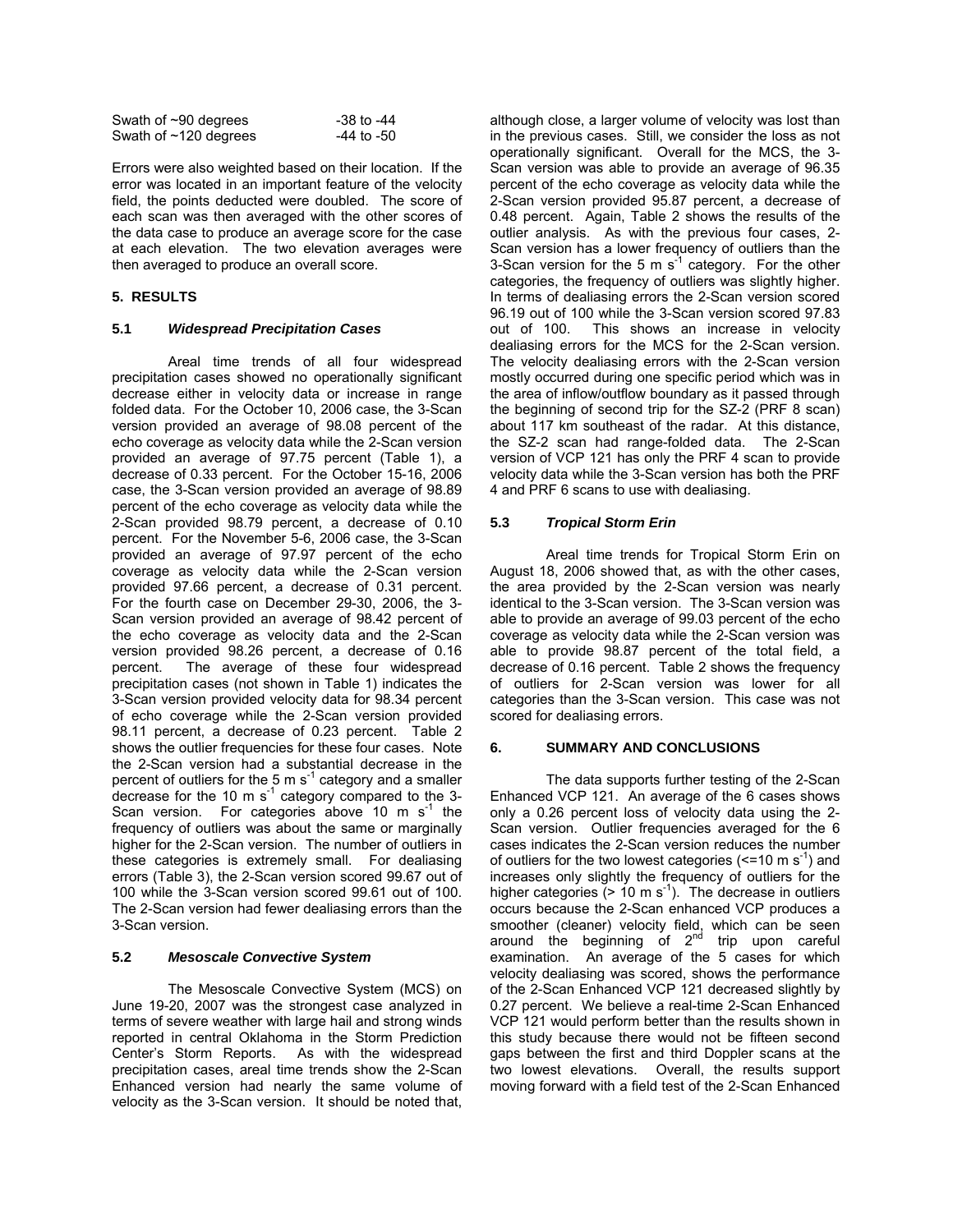VCP 121. In the future other VCPs that use SZ-2 could be modified to include an extra PRF 4 Doppler scan.

## **7. ACKNOWLEDGMENTS**

This material is based upon work supported by the National Science Foundation under Grant No. ATM-0648566. Any opinions, findings, and conclusions or recommendations expressed in this material are those of the author(s) and do not necessarily reflect the views of the National Science Foundation or the National Weather Service.

#### **REFERENCES**

- Witt, A., 2007: Performance of two velocity dealiasing algorithms on Terminal Doppler Weather Radar data, *Extended Abstract, 33rd Conf. on Radar Meteor,* Cairns, Australia, Amer. Meteor. Soc., P13A.14
- Zittel, W.D., 2007: Operational guidance for the field test of the combined SZ-2/MPDA range-folding mitigation algorithm, (Internal Document), Radar Operations Center
- \_\_\_\_\_\_\_\_\_, and T. Wiegman, 2005: VCP 121 and the Multi-PRF Dealiasing Algorithm, *NEXRAD Now*, **14**, 9-15
- \_\_\_\_\_\_\_\_\_\_, D. S. Saxion, R.D. Rhoton, and D.C. Crauder, 2008: Combined WSR-88D technique to reduce range aliasing using phase coding and multiple Doppler scans. In *24th Conf. on Interactive Information and Processing*   $Meteorology$ , *Oceanography, and Hydrology,* New Orleans, 21-25 January (2008) submitted.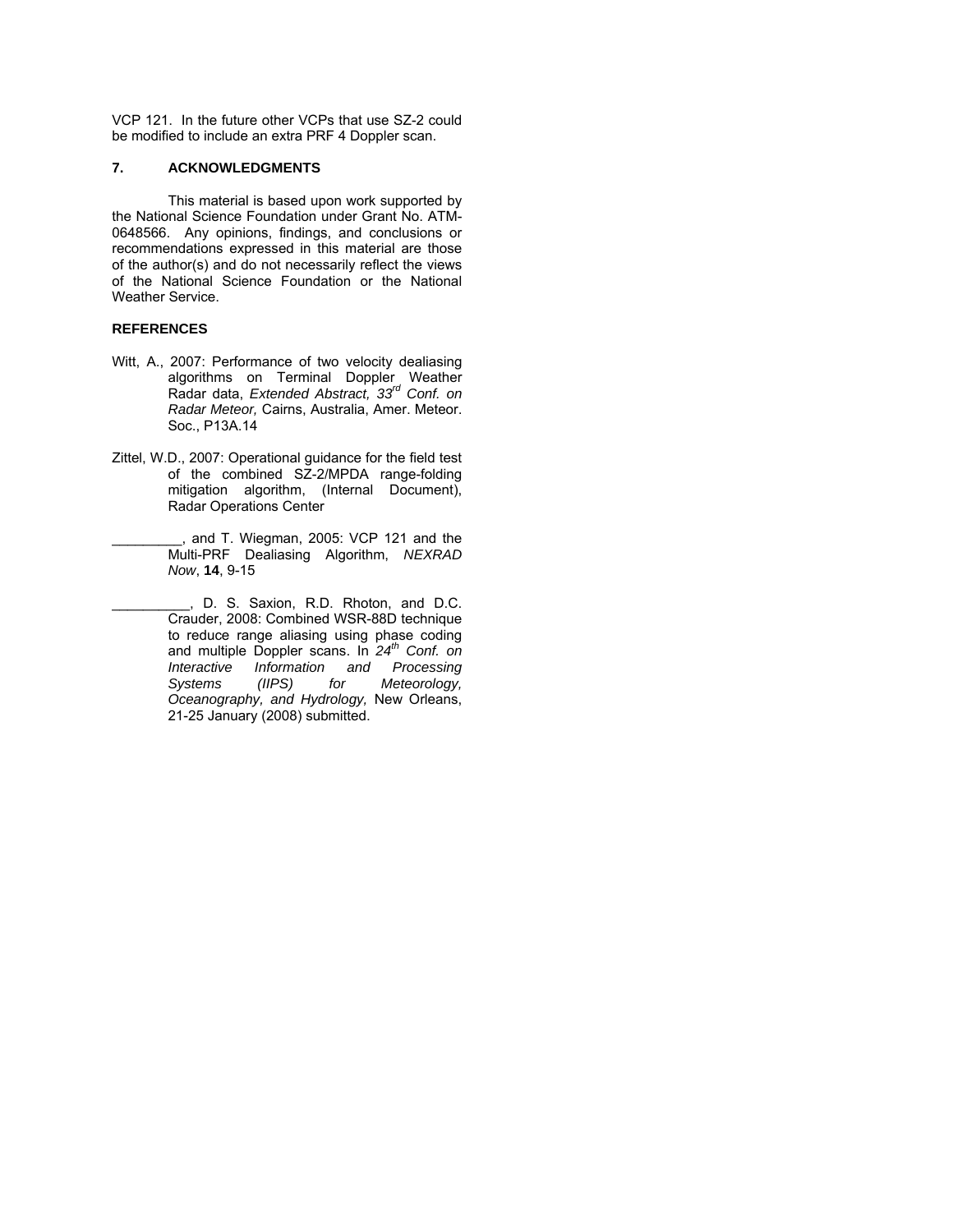Figure 1. Reflectivity image of widespread precipitation case on December 30, 2006 at 01:12:37Z. The range rings are every 93 km (50 n mi). Beam blockage from a water tower is evident to the northeast in this and subsequent figures.

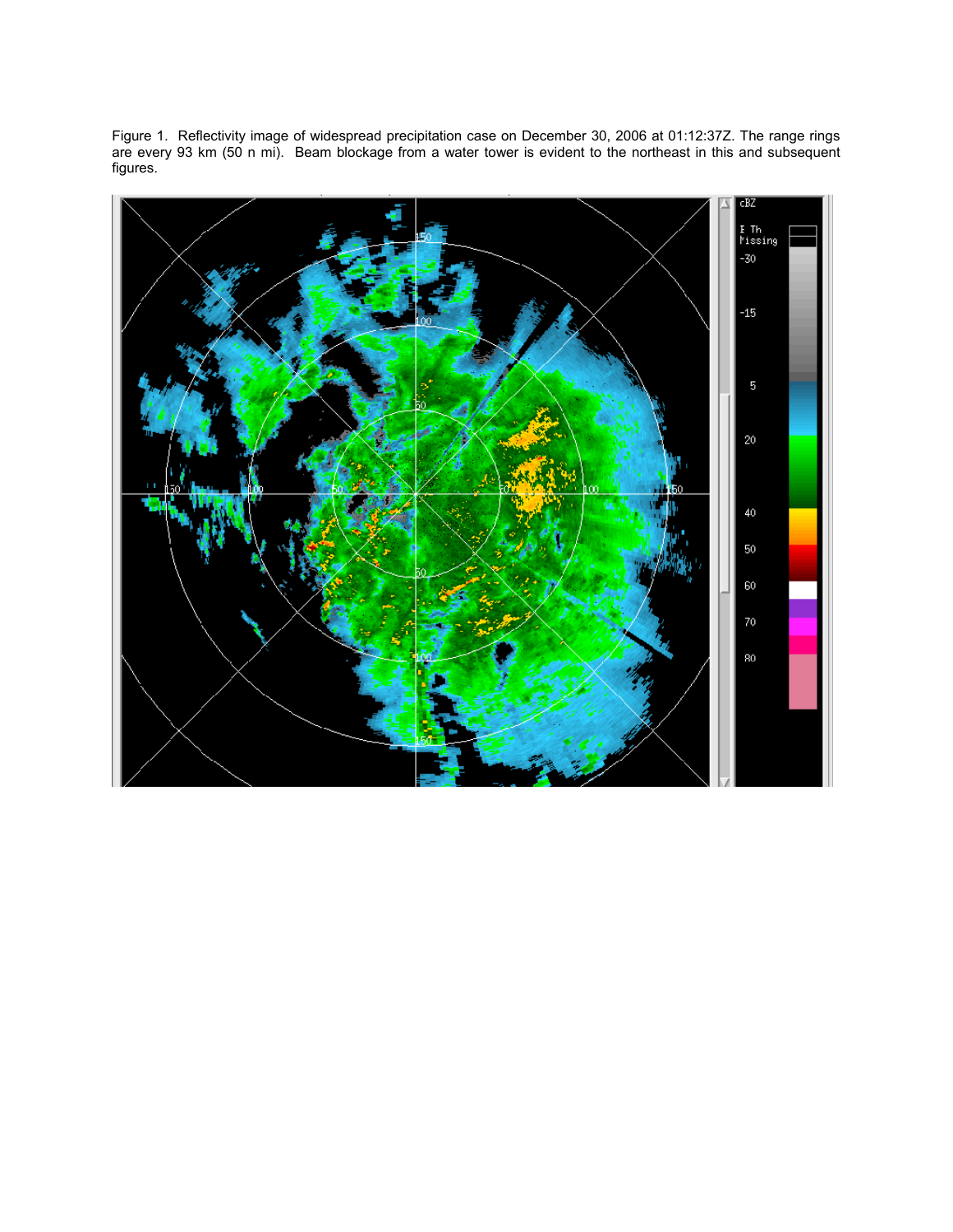Figure 2. 3-Scan Enhanced VCP 121 velocity image from December 30, 2006 at 01:12:37Z. The reds indicate velocities away from the radar and green indicates velocities towards the radar. The range rings are every 93 km (50 n mi). Notice that there is very little range folded (purple) information on the image. Also note the strong inbound velocities of nearly 45 m s<sup>-1</sup> about 213 km (115 n mi) range and 200 degrees azimuth.

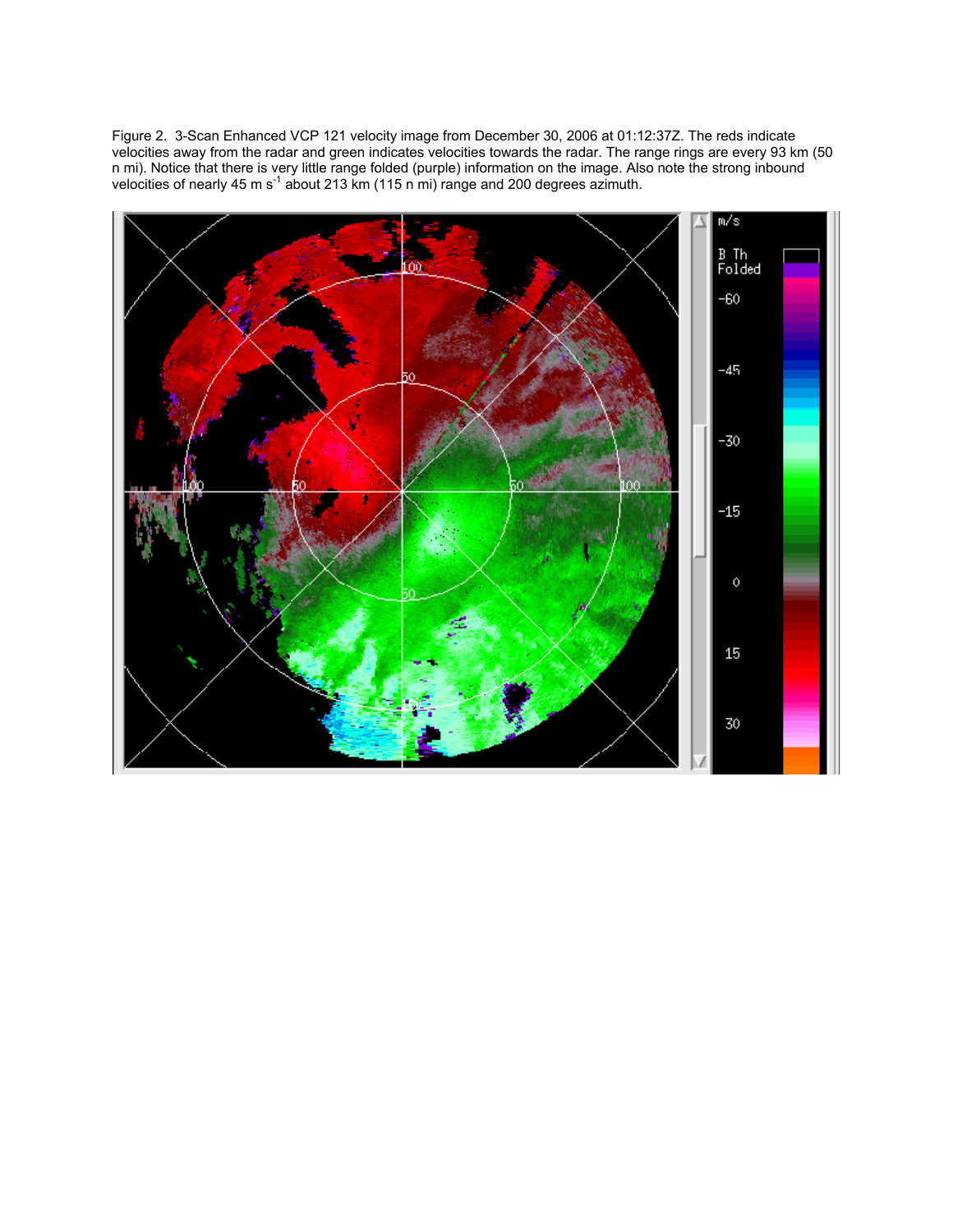

Figure 3. 2-Scan Enhanced VCP 121 velocity image. Notice that Figures 2 and 3 are virtually identical. Notice, also, that at around 139 km (75 n mi) the image is a little cleaner all the way around than Figure 2.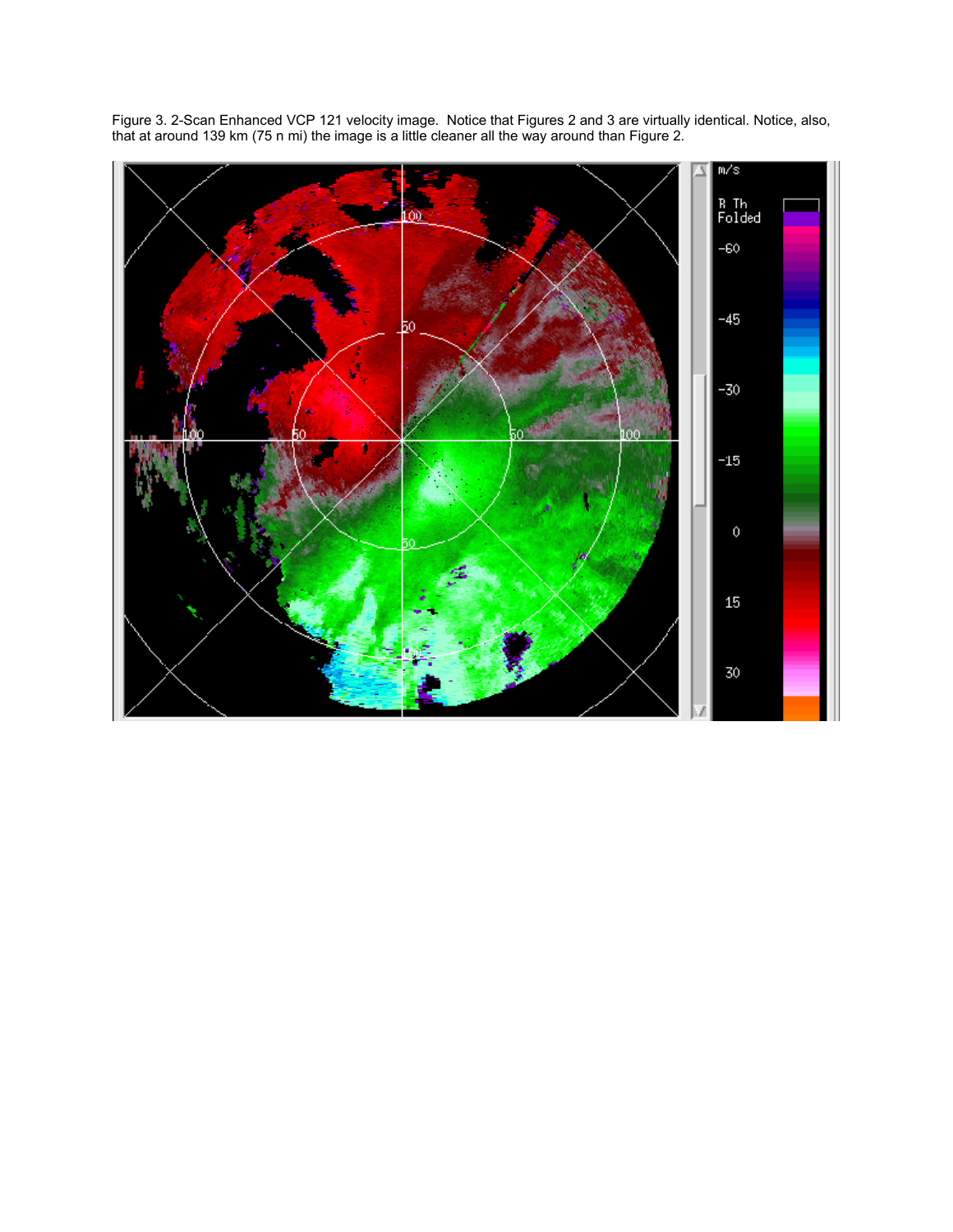

Figure 4. Reflectivity image from the mesoscale convective system on June 20, 2007 at 05:45:48Z. Notice that the storm has formed an outflow boundary.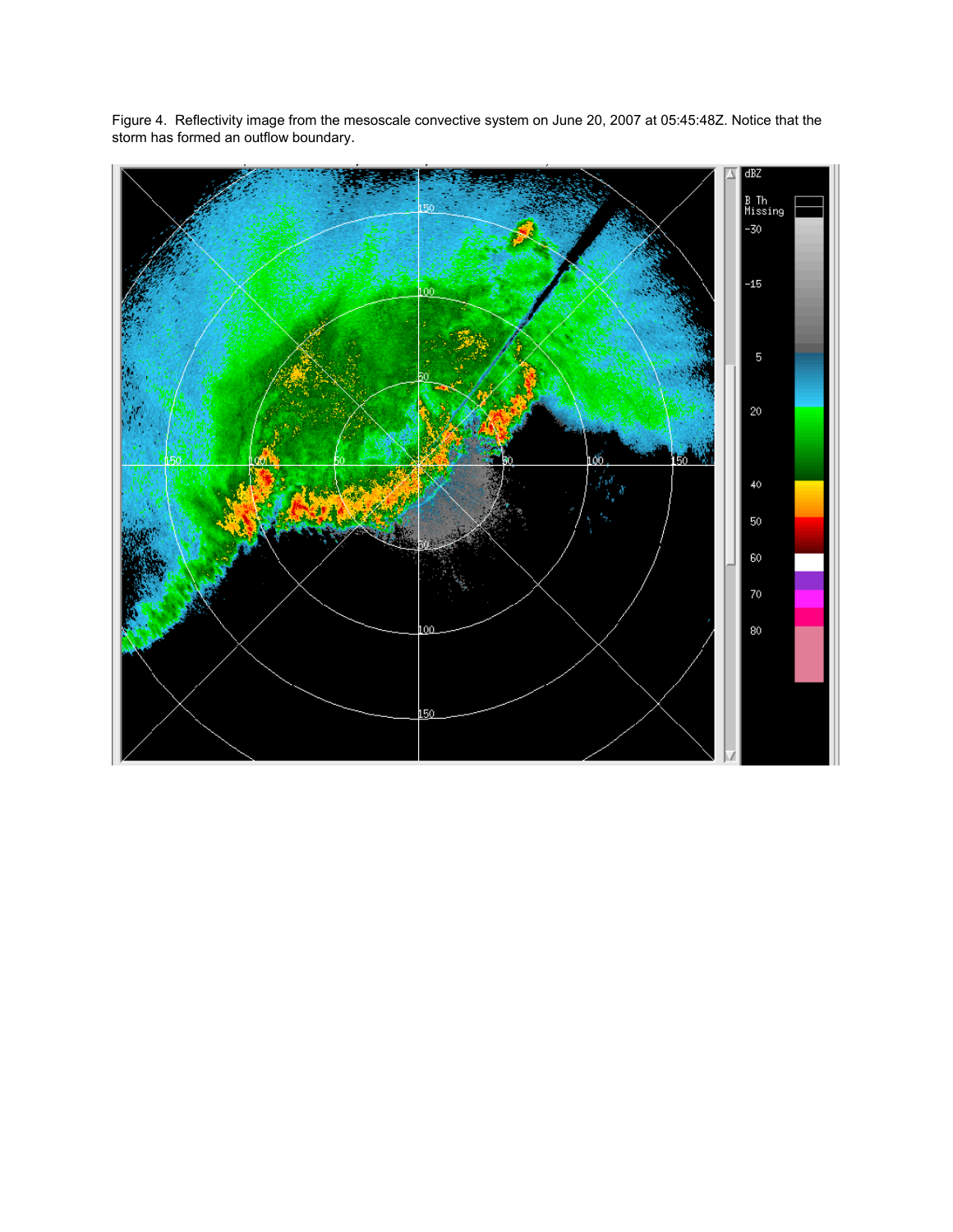

Figure 5. 3-Scan Enhanced VCP 121 velocity image from the mesoscale convective system on June 20, 2007 at 05:45:48Z from KCRI. Notice the strong outbound winds south of the radar.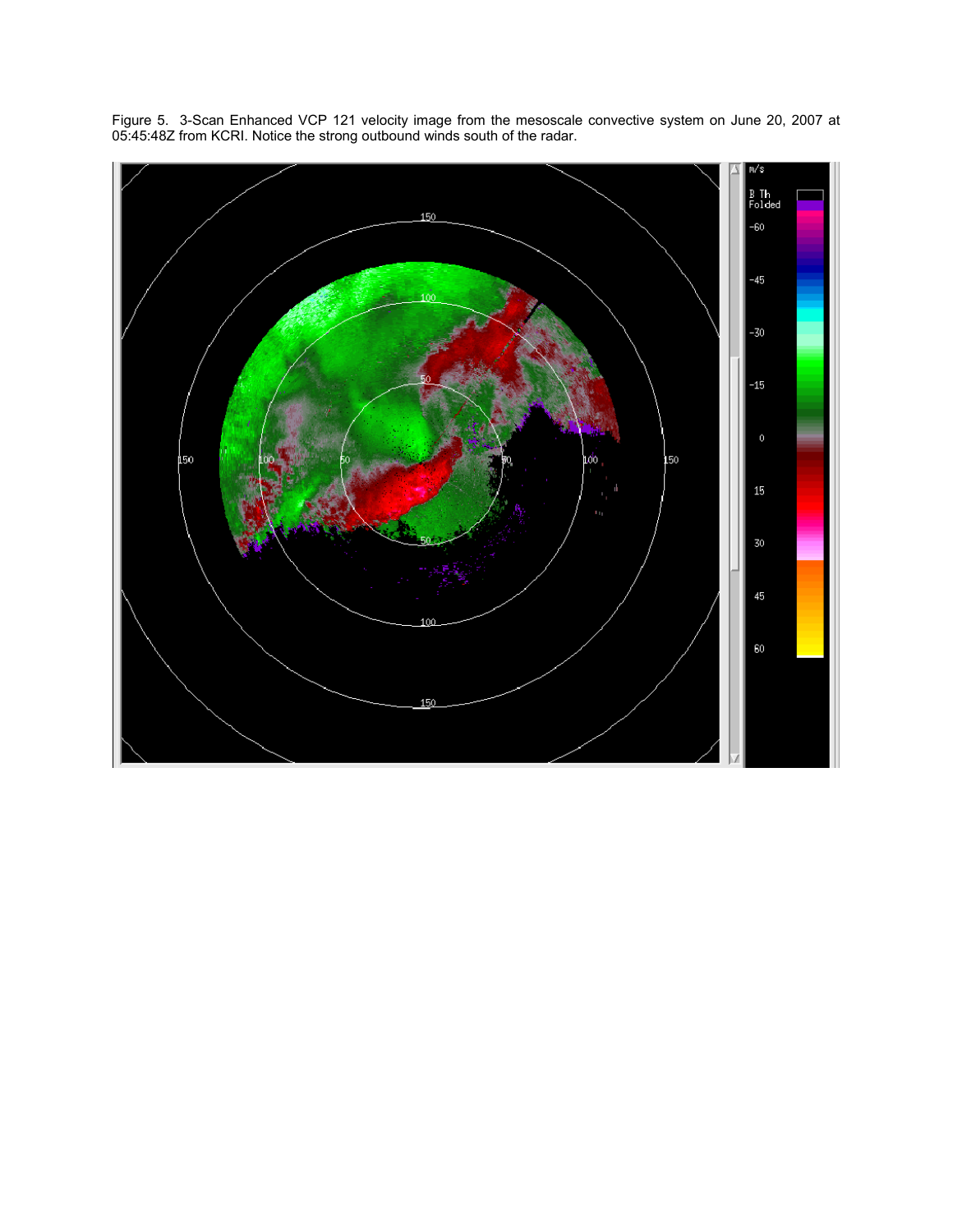

Figure 6. 2-Scan Enhanced VCP 121 velocity image from June 20, 2007 at 5:45:48Z from KCRI. Notice again the cleaner ring around 75 n mi when compared to Figure 5.